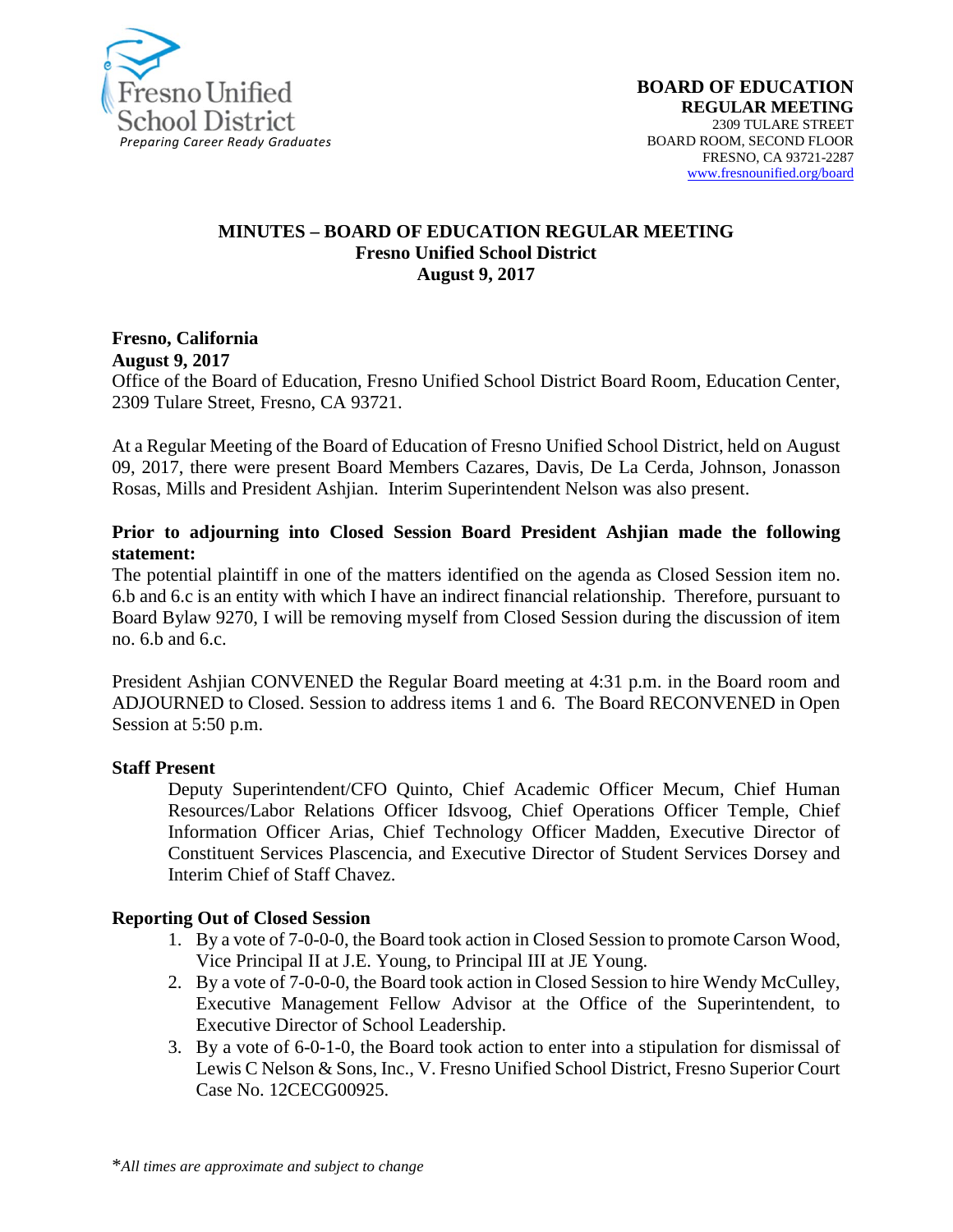- 4. By a vote of 7-0-0-0, the Board took action in Closed Session to ratify the dismissal of one classified employee (1008642).
- 5. By a vote of 7-0-0-0, the Board took action in Closed Session to settle a Workers' Compensation settlement for Jerome Martin case number 99-0571; 2006-0485; 96- 0386.

# **PLEDGE OF ALLEGIANCE**

Assistant Superintendent Maria Maldonado led the flag salute.

# **APPROVE Minutes**

**APPROVED as recommended,** the draft minutes for the May 3, 2017 Regular Meeting. Member Mills moved for approval, seconded by Member Davis, which carried a vote of 7- 0-0-0, as follows: AYES: Board Members: Cazares, Davis, De La Cerda, Johnson, Jonasson Rosas, Mills and President Ashjian.

## **HEAR Report from Interim Superintendent**

- Thanked community members for attending the meeting, hoped everyone had a nice summer break and marked this first school board meeting of August 2017 as the unofficial start of the new school year.
- Reminded the community to be safe and wary of students as they make their way around school campuses.
- More than 12,700 students attended summer school culminating in 118 more students receiving their high school diplomas on July 14. In addition, free and healthy lunches were offered at 45 campuses, serving more than 181,000 meals to students this summer. Fresno Unified has a successful partnership with the City of Fresno to create more "green" and "blue" spaces this summer by opening up pools at all seven comprehensive high schools. Initial number show more than 17,000 people used the pools from June 12 to August 6.
- Students and staff will be coming back to new facility improvements including a refinished floor at Sunnyside High's practice gym, new gym lockers at Ahwahnee Middle and Duncan Polytechnical High schools, new multi-purpose room roofs at Heaton and Roeding elementary schools and for the locker rooms of Scandinavian and Tenaya middle schools, as well as new air conditioning improvements, water conservation projects and exterior painting at 16 schools and security lighting at all elementary schools.
- Highlighted the Board of Education's investments that will be seen this school year including expanded library tutoring, replacing computers for ELA and math classes, expansion of dual immersion programs in Spanish and Hmong, expanded health services, new teachers, additional social workers and child welfare specialists.
- Last weekend more than 350 new teachers attended training at McLane High School.
- Reminded families of the importance of completing their child's immunizations in accordance with state law before a student can enter kindergarten or  $7<sup>th</sup>$  grade.
- Recognized and congratulated Jacquie Canfield, Director of Fiscal Services, on her retirement.
- Wished everyone a terrific first day of school on Monday.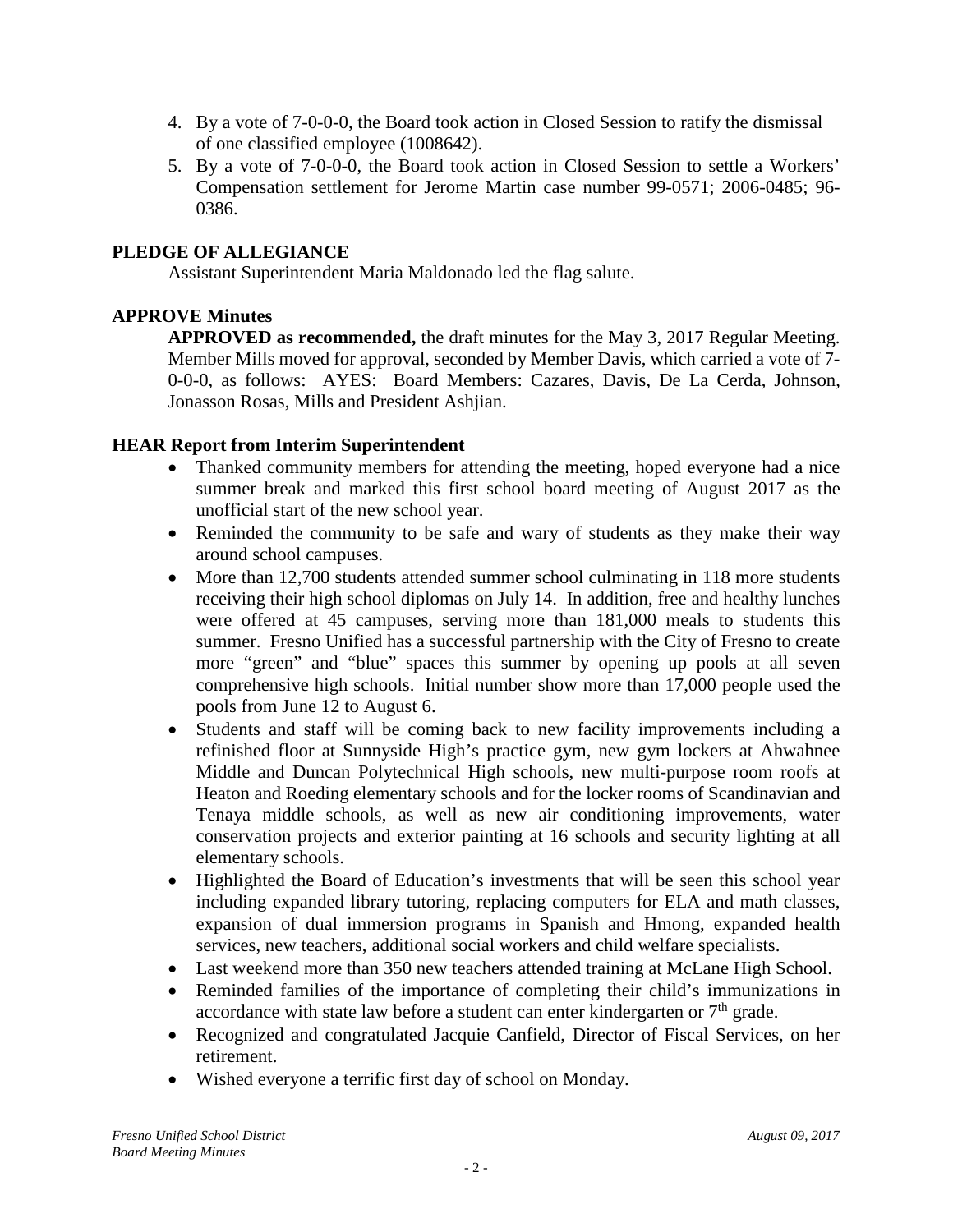On a motion by Member De La Cerda, seconded by Member Mills, the consent agenda, exclusive of agenda item: A-3, A-6, A-7, A-8, and A-18 which were pulled for further discussion, was approved on a roll call vote of 7-0-0-0 as follows: AYES: Board Members: Cazares, Davis, De La Cerda, Johnson, Jonasson Rosas, Mills and President Ashjian.

# **A. CONSENT AGENDA**

#### **A-1, APPROVE Personnel List APPROVED as recommended,** the Personnel List, Appendix A, as submitted.

- **A-2, ADOPT Findings of Fact and Recommendations of District Administrative Board ADOPTED as recommended,** the Findings of Fact and Recommendations of District Administrative Panels resulting from hearings on expulsion and readmittance cases conducted during the period since the June 14, 2017, Regular Board meeting.
- **A-3, ADOPT Resolution 17-01, Requesting Renewal of Exemption from the Definition of School Building for J. E. Young Academic Center and Fulton Special Education ADOPTED as recommended,** Resolution 17-01, requesting a renewal of the district's exemption from the Education Code definition of "school district building" for J. E. Young Academic Center located at 822 N. Abby St. and Fulton Special Education located at 3058 N. Millbrook Ave. The buildings comply with local building codes and serve fewer than 25 students at one time; however, they were not constructed by the district and therefore not designed to meet Division of State Architect requirements. Resolution 17-01, which requests the exemption through August 2019, indicates the district is electing to use the facilities and indemnifies and holds harmless the State of California.

For the record, there were comments/questions regarding a timeline of when the district would be either moving the students to another location are building them a site. Chief Operations Officer Karin Temple was able to provide clarification. Member Cazares moved for approval, seconded by Member Mills, which carried a 7-0-0-0 vote. AYES: Board Members: Cazares, Davis, De La Cerda, Johnson, Jonasson Rosas, Mills and Board President Ashjian.

#### **A-4, ADOPT Resolution Terminating the Joint Powers Agreement and Dissolving the Central California Education Legislation Consortium**

**ADOPTED as recommended,** a resolution to terminate the Joint Powers Agreement (JPA) and Dissolve the Central California Education Legislation Consortium (CCELC).The CCELC was established during Dr. Mehas' tenure as a way for district's to collaborate and partner to advance education outcomes for children in Fresno County. On February 25, 2016, two-thirds of the member school districts of the CCELC approved the termination of the Joint Powers Agreement and the dissolution of the CCELC as a joint powers authority, and authorized the Fresno County Superintendent of Schools or his designee to take certain actions related thereto.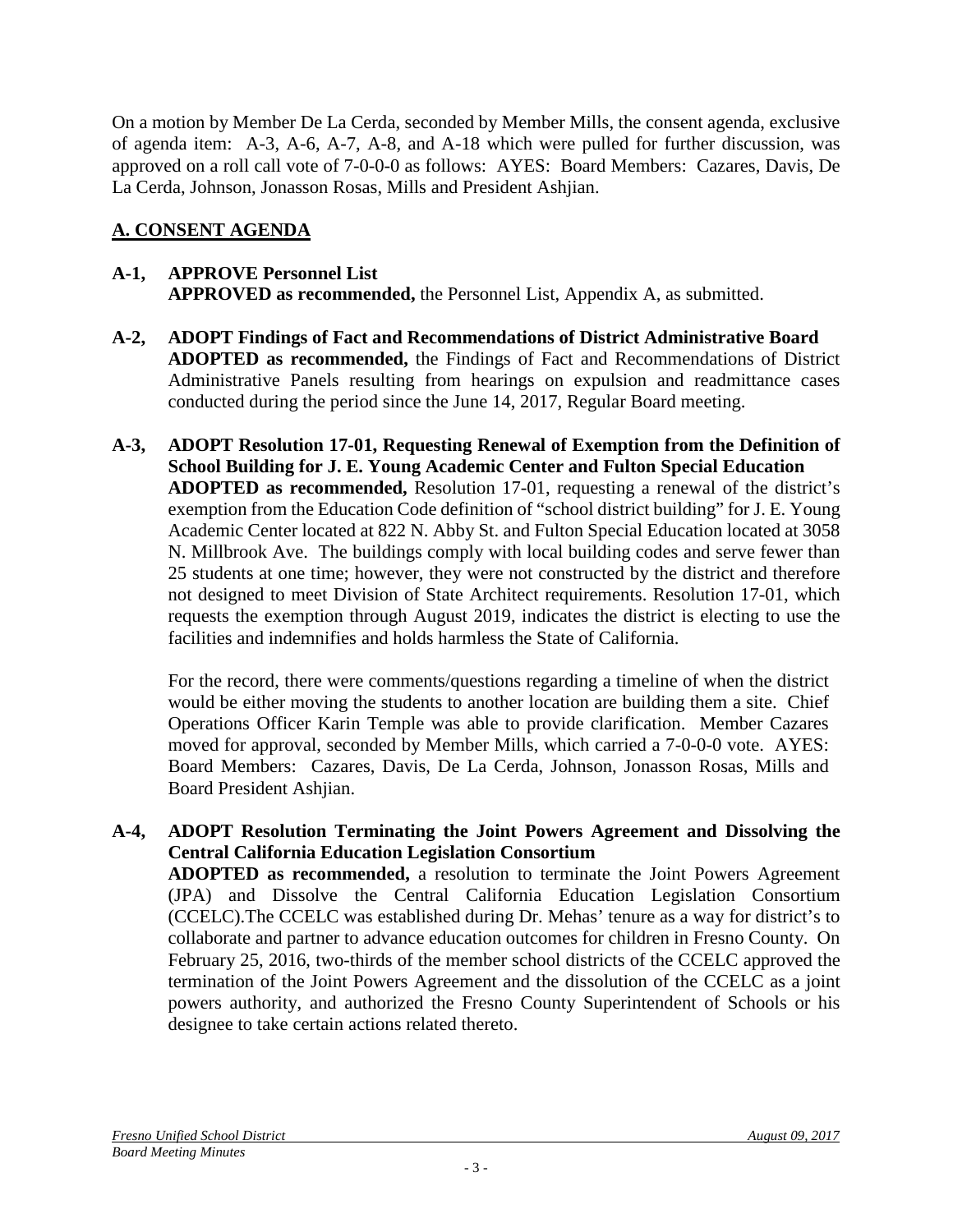**A-5, ADOPT Variable Term Waiver for Career Technical Education Credential Holders ADOPTED as recommended,** waiver request for Career Technical Education Credential holders for English Learner Authorization until CTE program is completed.

## **A-6, APPROVE Annual Agreements for the 2017/18 School Year**

**APPROVED as recommended,** a matrix detailing agreements to provide services to Fresno Unified School District. These agreements start in August for the school year and include the following categories:

- Leadership Development
- Opportunities to promote arts, activities and athletics
- Targeted Assistance:
	- o Student Achievement Outcomes
	- o Social Emotional Supports

For the record, there were comments/questions regarding the contract for \$68,000 with Californians for Justice, a request for information on the criteria that will be used to select the individual schools who will participate and what they will be doing, is Californians for Justice at each high school, what are the expected outcomes with this contract with Californians for Justice, how do you define innovated approaches with regard to the program, and the need to close the gap for African America students. Manager Leslie Loewen, and Chief Academic Officer Kim Mecum were able to provide clarification. Member Mills moved for approval, seconded by Member Davis, which carried a 7-0-0-0 vote. AYES: Board Members: Cazares, Davis, De La Cerda, Johnson, Jonasson Rosas, Mills and Board President Ashjian.

## **A-7, APPROVE Budget Appropriation for District Art Collaborative Expansion**

**APPROVED as recommended,** an additional \$100,000 to support the expansion of the district art collaborative project to include approximately 40 teachers engaged in professional learning, supplies for student projects and gallery space to display students' work at Gallery One at ArtHop events located at the "M" Street Arts Complex.

#### **Prior to the vote Board Clerk Cazares read the following statement:**

M Street Arts Complex is identified as a vendor in the proposed budget appropriation identified in Agenda Item A-7. M Street Arts Complex is owned by my employer, Assemi Brothers. I have been employed by Assemi Brothers for more than three years prior to my election to this board. In addition, I am not an officer or director of the company, nor do I own any stock in the company. Out of an abundance of caution, and consistent with prior recusals from decisions relating to the M Street Arts Complex, I am abstaining from this vote pursuant to Board Bylaw 9270.

For the record, there were comments/questions regarding the number of schools that could participate in the program. Manger Catherine Aujero was able to provide clarification. Member Davis moved for approval, seconded by Member Mills, which carried a 6-0-1-0 vote. AYES: Board Members: Davis, De La Cerda, Johnson, Jonasson Rosas, Mills and Board President Ashjian. ABSTENSIONS: Board Member Cazares.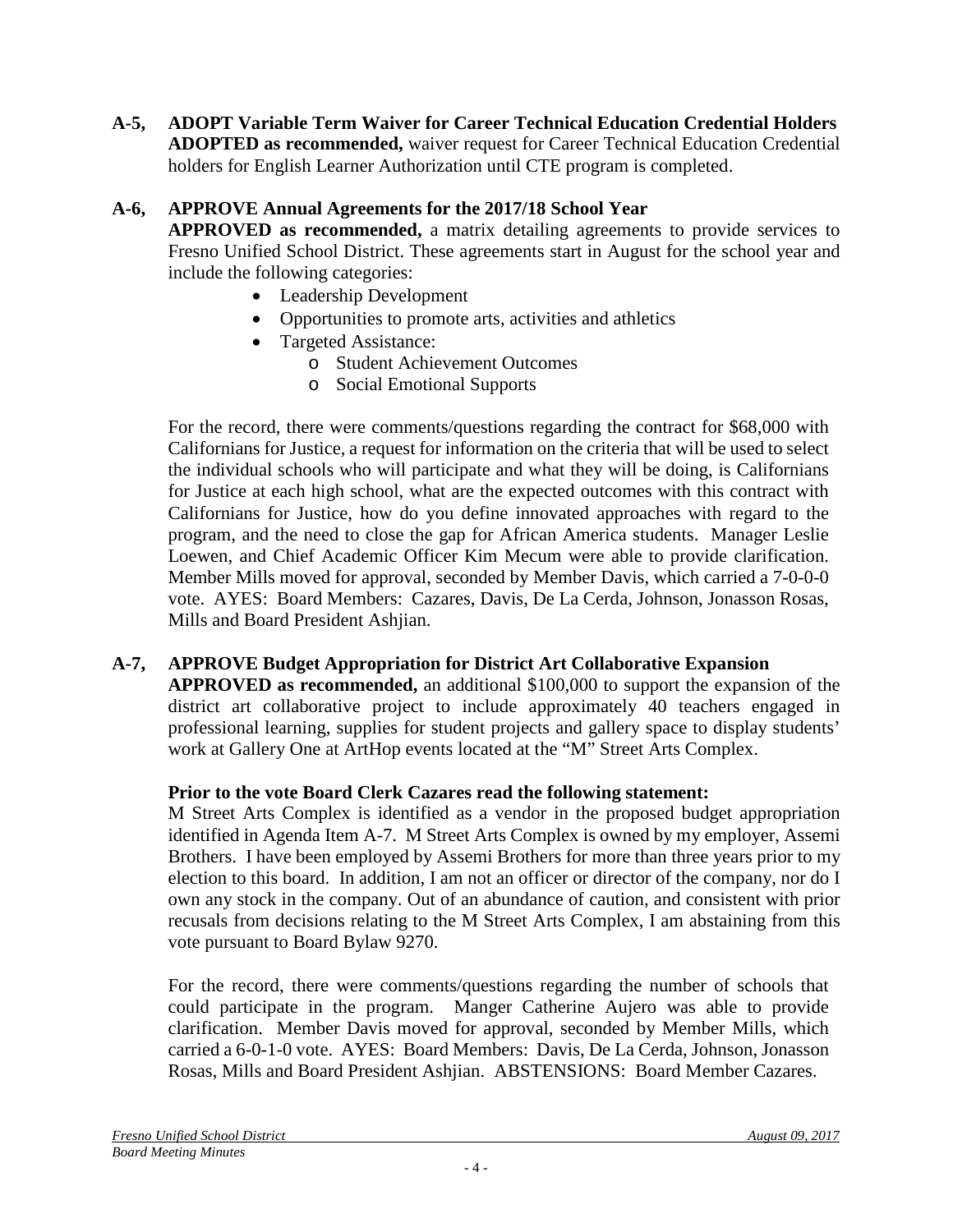# **A-8, APPROVE Agreement with CBIZ Benefits & Insurance Services**

**APPROVED as recommended,** an agreement with CBIZ Benefits and Insurance Services, recommended by the Joint Health Management Board (JHMB), for a feasibility study related to on-site employee clinic services.

For the record, there were comments/questions regarding the agreement with CBIZ and its benefits, thanked staff and our JHMB partners for thinking of innovative ways to improve our benefits and insurance services. Deputy Superintendent/CFO Ruth F. Quinto was able to provide clarification. Member Cazares moved for approval, seconded by Member De La Cerda, which carried a 7-0-0-0 vote. AYES: Board Members: Cazares, Davis, De La Cerda, Johnson, Jonasson Rosas, Mills and Board President Ashjian.

## **A-9, APPROVE Provisional Internship Permits**

**APPROVED as recommended,** Provisional Internship Permit (PIP) recommendations to rehire or hire upon Board approval.

## **A-10, APPROVE Addendum to Agreement with Creative Alternatives**

**APPROVED as recommended,** an addendum to an existing agreement with Creative Alternatives in the amount of \$150,000. The addendum will provide transportation for 30- 35 students as required by Individualized Education Programs.

- **A-11, APPROVE Article 20 Waivers for Various Schools for the 2017/18 School Year APPROVED as recommended,** letters received from the Fresno Teachers Association approving the requests from eight schools to waive Article 20 of the collective bargaining agreement.
- **A-12, RATIFY Submission of Grant Application to the San Joaquin Valley Air Pollution Control District for the 2017 School Bus Incentive Program RATIFIED as recommended,** a request for submission and implementation of a grant application to the San Joaquin Valley Air Pollution Control District for the replacement of one old diesel school bus through the 2017 School Bus Incentive Program. Fresno Unified received notification in July that grant funding is currently available to support the purchase of one replacement school bus.
- **A-13, RATIFY and APPROVE Agreement with Project Management Associates to Upgrade the Electronic Time System with the Personnel/Payroll System RATIFIED and APPROVED as recommended,** a Statement of Work between Fresno Unified School District and Project Management Associates to upgrade the district's electronic time system to be compatible with Lawson version 10. The contract period is July 21, 2017 through December 31, 2017, in an amount not to exceed \$24,180.
- **A-14, RATIFY and APPROVE the Addendum to the Center for Advanced Research and Technology (CART) Operating Agreement RATIFIED and APPROVED as recommended,** the addendum to the operating agreement between Fresno and Clovis Unified School Districts. Clovis Unified, Fresno Unified and CART last updated the operating agreement March 25, 2015, which included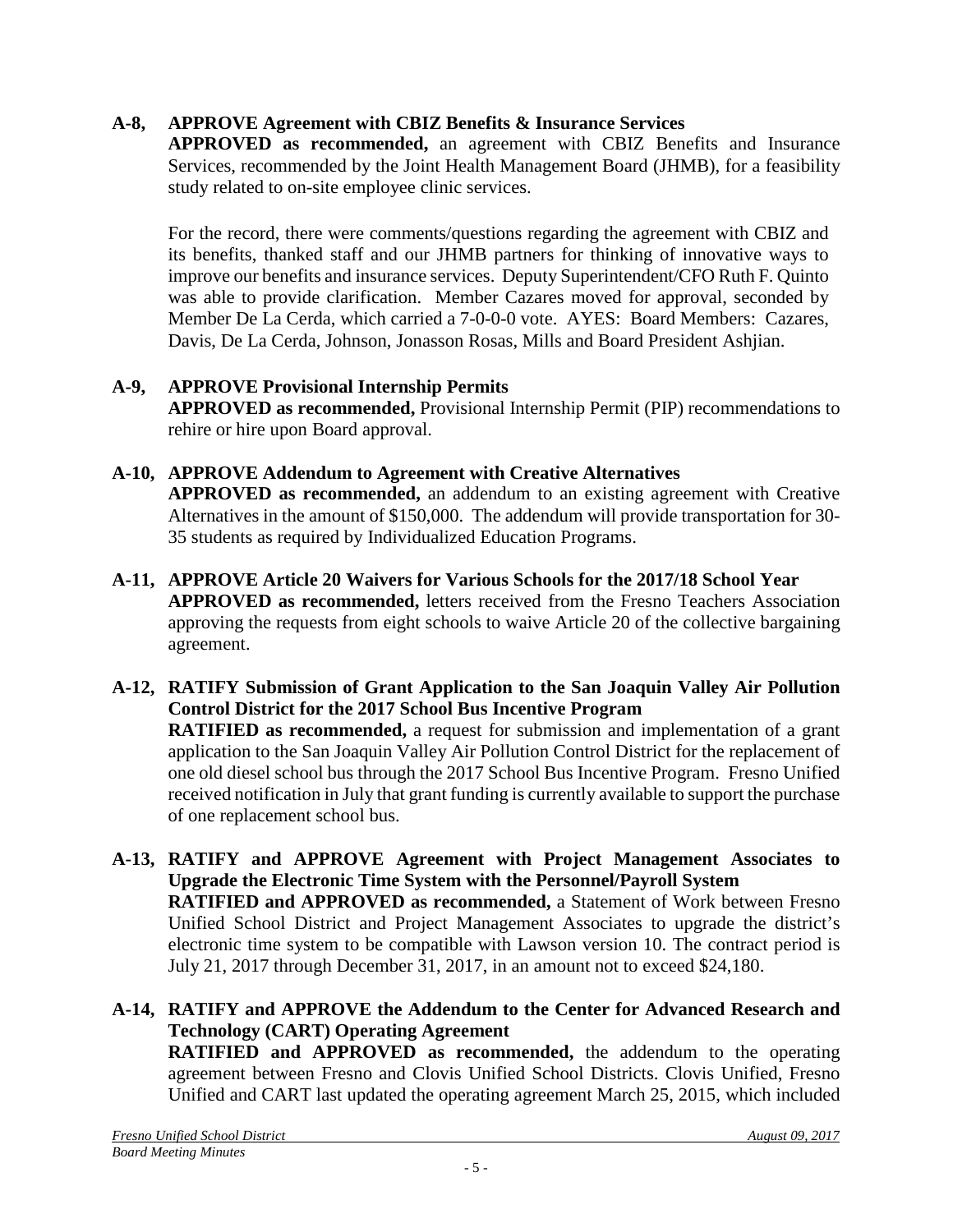a description of the scope of services and financial resources to be contributed by each party. The agreement was effective for a two-year period, through June 30, 2016.

# **A-15, RATIFY Agreement with Kroll Information Assurance, LLC**

**RATIFIED as recommended,** an agreement with Kroll Information Assurance, LLC for credit and identity fraud monitoring and restoration services.

#### **A-16, RATIFY Agreement with Village Glen School and Fresno Unified School District for Non-public School and Residential Placement**

**RATIFIED as recommended,** an agreement with Village Glen School for a student requiring non-public, nonsectarian school/agency services in the amount of \$46,829. The vendor will provide residential services to meet the mental health needs for a student as identified in their Individualized Education Program. The term of the agreement commenced on July 1, 2017 and will end on June 30, 2018.

#### **A-17, RATIFY First 5 Fresno County: Unified Framework for Success - Developing an Integrated Approach to Early Childhood System of Care Agenda item REMOVED, No action taken.**

Ratify the Phase 1, \$200,000 grant application from Fresno Unified School District Early Learning department to First 5 – Fresno County Unified Framework for Success initiative. Funding will support a self-assessment of the district's Early Learning department through asset mapping to identify opportunities, existing gaps, and priorities. Based on the assessment, Early Learning, in collaboration with multiple Fresno Unified departments, will develop and design an action plan with benefit analysis, theory of change, and key recommendations for implementation. The Interim Superintendent recommends ratification. Fiscal impact: Ten percent matching funds required (up to \$20,000) and are available in the Early Learning budget. Contact person: Kim Mecum, telephone 457-3731.

# **A-18, RATIFY Kaiser Permanente Grant Applications for 2017/18 Community Benefit Program**

**RATIFIED as recommended,** grant applications to Kaiser Permanente's 2017 Community Benefit Program. The grant would provide funding for job-embedded physical education professional learning aligned to standards for new elementary school teachers and up to 1,000 dental sealants for elementary students needing preventative dental health care.

For the record, there were comments regarding the districts labor partners on the JHMB board and disappointment in their decision to terminate a contract with Kaiser Permanente as a health care option for employees. Member Mills moved for approval, seconded by Member De La Cerda, which carried a 7-0-0-0 vote. AYES: Board Members: Cazares, Davis, De La Cerda, Johnson, Jonasson Rosas, Mills and Board President Ashjian.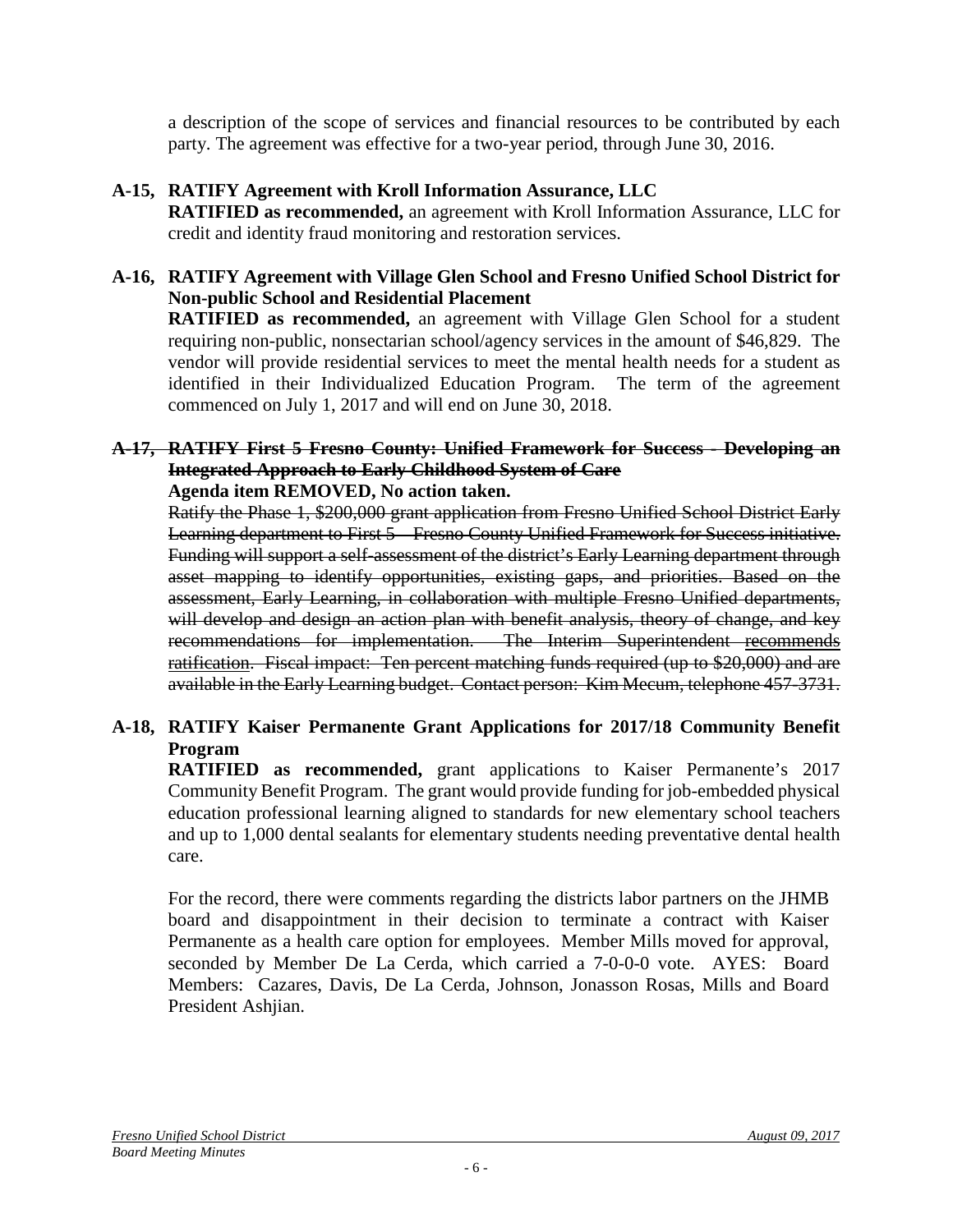#### **A-19, RATIFY the Extension of an Independent Contractor Services Agreement with Discovia for 2017/18**

**RATIFIED as recommended,** the extension of an Independent Contractor Services Agreement with Discovia for database hosting in 2017/18. In 2015/16, the Board approved the original agreement with Discovia for the purpose of digital information gathering and database hosting and in 2016/17, the Board approved to extend the agreement to continue the database hosting service.

#### **END OF CONSENT AGENDA (ROLL CALL VOTE)**

# **UNSCHEDULED ORAL COMMUNICATIONS**

The following individuals spoke about comments in the Fresno Bee made by Board President Ashjian regarding the Healthy Youth Act, support of the Healthy Youth Act - specifically gender, gender identity and sexual orientation, support of the LGBT community/students, LGBT student's physical & mental health, being tolerant to all people and requests to remove Board President Ashjian as president:

#### **Patsy Montgomery**

**Jessica Mahoney** – in addition Ms. Mahoney, as a special needs contracted bus driver with Fresno Unified, spoke about concerns regarding road closures on her bus route and parking/safety concerns when dropping off students.

**Karen Stoffers-Pugh Tamara Norris Pamela Beck Dr. Kevin Macy-Ayotte Bill Knezovich Luis Hernandez Andrew Fabela Emily Cameron Joel Perez Jennifer Chou David Bouttavong**

**Chermona Revis** – Spoke in support of free speech and does not support Fresno Unified teaching LGBT in its curriculum.

**Kenneth Mackie** – Spoke about disparaging remarks made by Board President Ashjian on a website called Ripoff Reports regarding Gay Fresno.

*The Board of Education took a break at 7:06 p.m. and resumed at 7:15 p.m.*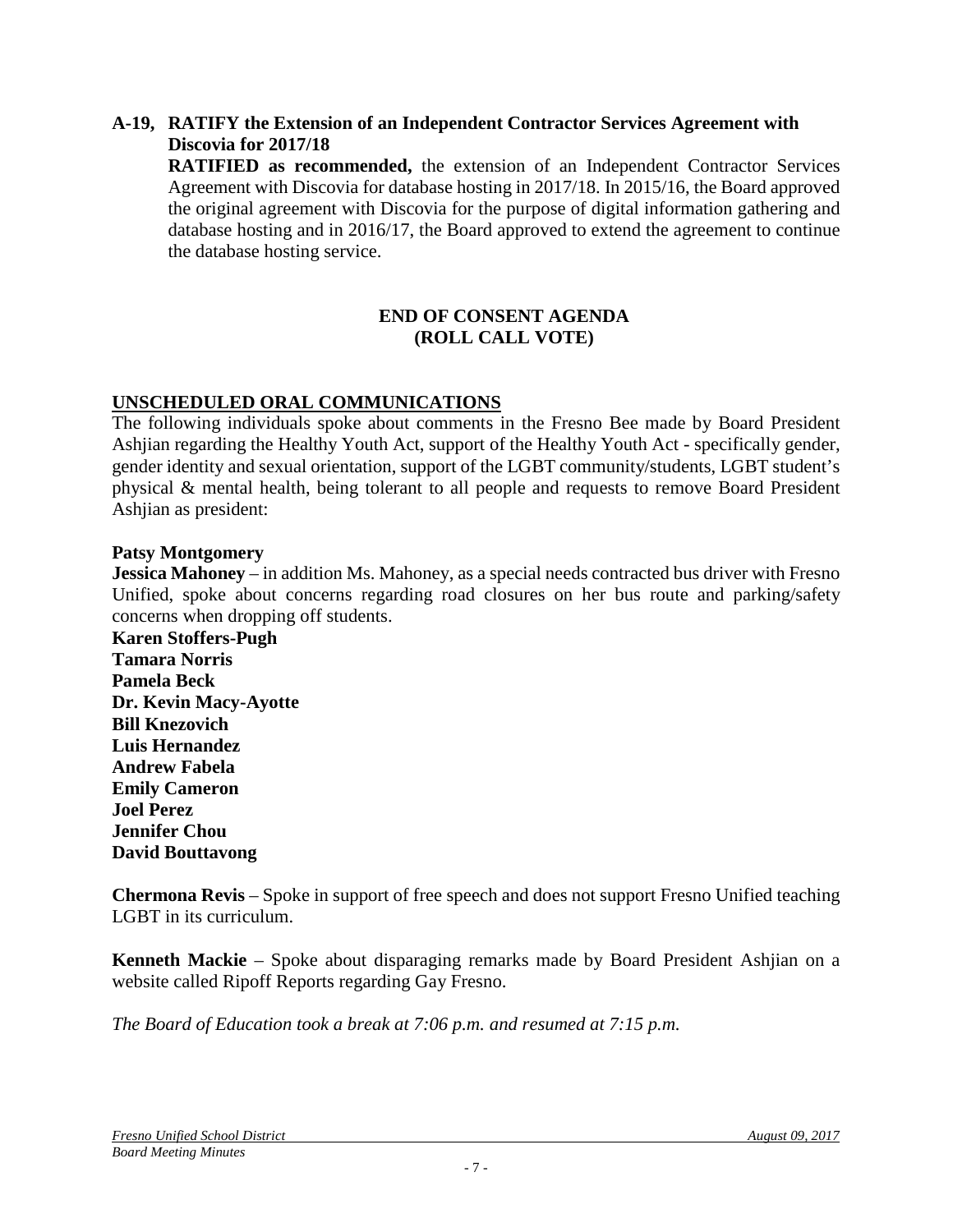# **B. CONFERENCE/DISCUSSION AGENDA**

#### **Agenda Item B-20, Approve Budget Revision No. 1 for Fiscal Year 2017/18**

Budget Revision No. 1 for fiscal year 2017/18. Periodic updates to the district's budget are presented to the Board of Education for approval.

Presentation by Deputy Superintendent/CFO, Ruth F. Quinto

An opportunity was provided to hear questions/concerns from members of the Board and staff was available to respond.

**Community member Andrew Fabela spoke on this item** – questions regarding the one million dollars for African American students. Spoke of the Restorative Justice program and the redundancy in investing in a new discipline program when we already have one.

Interim Superintendent Nelson was available to provide clarification.

For the record, comments/questions were made regarding a suggestion to increase funding of one million dollars for sex education, as well as increase spending for our special education students, and suggested that staff provide a list of options for use of the one-time funds, Deputy Superintendent/CFO Quinto was available to answer questions and provide clarification. Member Jonasson Rosas moved for approval, seconded by Member Johnson, which carried a 7-0-0-0 vote. AYES: Board Members Cazares, Davis, De La Cerda, Johnson, Jonasson Rosas, Mills and President Ashjian.

## **C. RECEIVE INFORMATION & REPORTS**

No items for this portion of the agenda.

## **BOARD/INTERIM SUPERINTENDENT COMMUNICATIONS**

**Member Mills** – Mentioned there is a lot of construction around many of our schools. Hopes our bus drivers are aware and that adjustments have been made to their routes. Questions regarding signal lights at Palm and Clinton and Thorne and Clinton will they be up and running for the start of school. Thanked the community for coming to the board meeting in a respectful manner, but disappointed in two of the board members who did no behave as such.

**Member Cazares** – Thanked the community for attending the meeting and expressing their thoughts and concerns, hopes that they feel safe at Fresno Unified and know that she supports them. Requested that Fresno Unified reach out to the City of Fresno to partner with them for bus service for our students. Wished teachers and staff well as school begins. Requested that "Board/Interim Superintendent Communications" be moved to the beginning of the meeting or at the beginning and the end so that those present can hear as few individuals remain at the end of the meeting.

**Member Jonasson Rosas** – Supports Board Member Cazares' request to move "Board/Interim Superintendent Communications" to the beginning of the agenda.